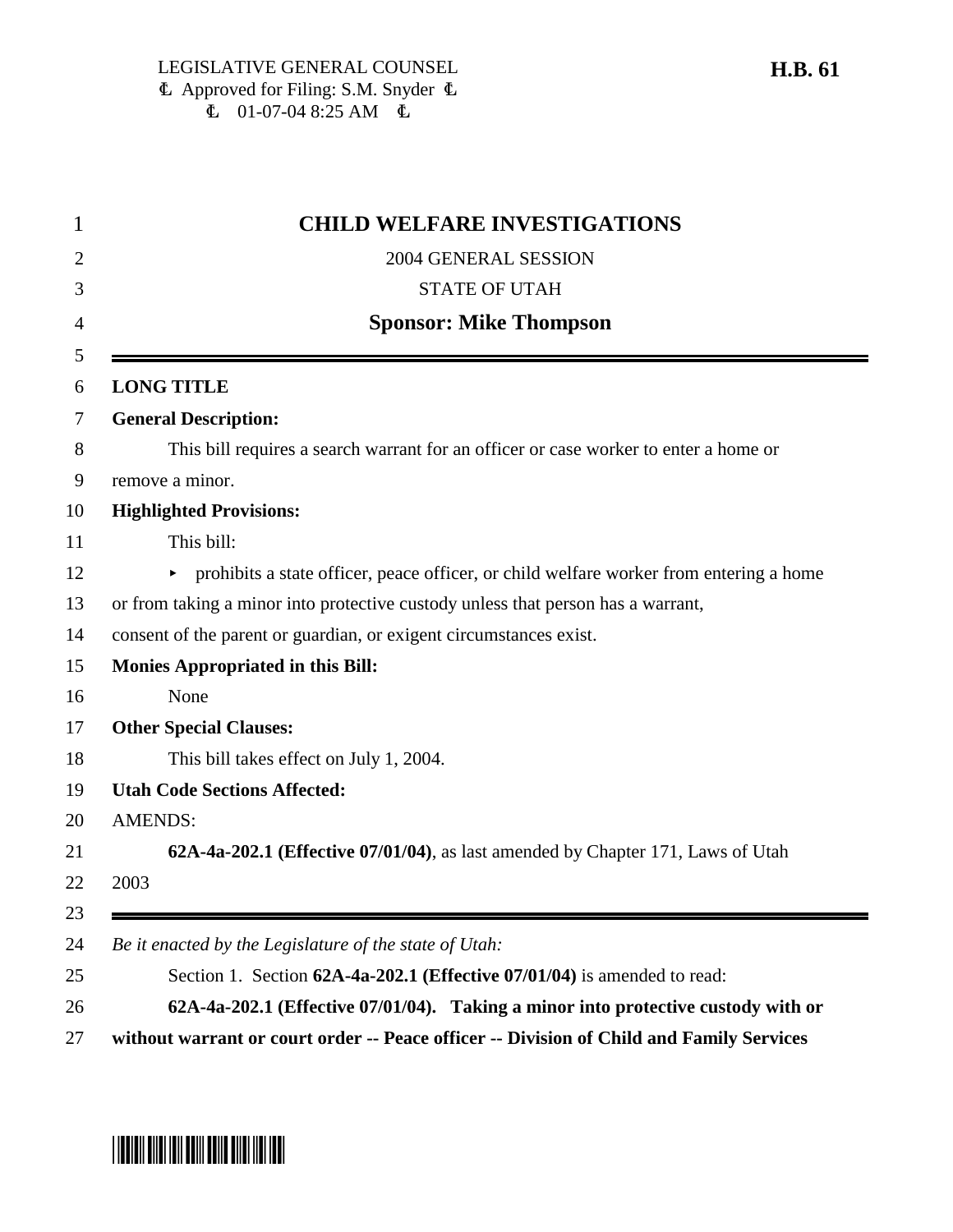| 28 | caseworker -- Consent or specified circumstances -- Shelter care or emergency kinship.                  |
|----|---------------------------------------------------------------------------------------------------------|
| 29 | (1) $[A]$ Unless there exist exigent circumstances, a state officer, peace officer, or child            |
| 30 | welfare worker may not, without the consent of the minor's parent or guardian, a warrant, or a          |
| 31 | court order issued under Section 78-3a-106 <del>, remove a minor from the minor's home or school,</del> |
| 32 | or take a minor into protective custody unless there exist exigent circumstances.]:                     |
| 33 | (a) enter into a home; or                                                                               |
| 34 | (b) remove a minor from the minor's home or school, or take a minor into protective                     |
| 35 | custody.                                                                                                |
| 36 | (2) A child welfare worker within the division may take action under Subsection (1)                     |
| 37 | accompanied by a peace officer, or without a peace officer when a peace officer is not                  |
| 38 | reasonably available.                                                                                   |
| 39 | (3) If possible, consistent with the minor's safety and welfare, before taking a minor                  |
| 40 | into protective custody, the worker shall also determine whether there are services reasonably          |
| 41 | available to the worker which, if provided to the minor's parent or to the minor, would                 |
| 42 | eliminate the need to remove the minor from the custody of the minor's parent or guardian. If           |
| 43 | those services are reasonably available, they shall be utilized. In determining whether services        |
| 44 | are reasonably available, and in making reasonable efforts to provide those services, the               |
| 45 | minor's health, safety, and welfare shall be the worker's paramount concern.                            |
| 46 | (4) (a) A minor removed or taken into custody under this section may not be placed or                   |
| 47 | kept in a secure detention facility pending court proceedings unless the minor is detainable            |
| 48 | based on guidelines promulgated by the Division of Juvenile Justice Services.                           |
| 49 | (b) A minor removed from the custody of the minor's parent or guardian but who does                     |
| 50 | not require physical restriction shall be given temporary care in:                                      |
| 51 | (i) a shelter facility; or                                                                              |
| 52 | (ii) an emergency kinship placement in accordance with Section 62A-4a-209.                              |
| 53 | Section 2. Effective date.                                                                              |
| 54 | This bill takes effect on July 1, 2004.                                                                 |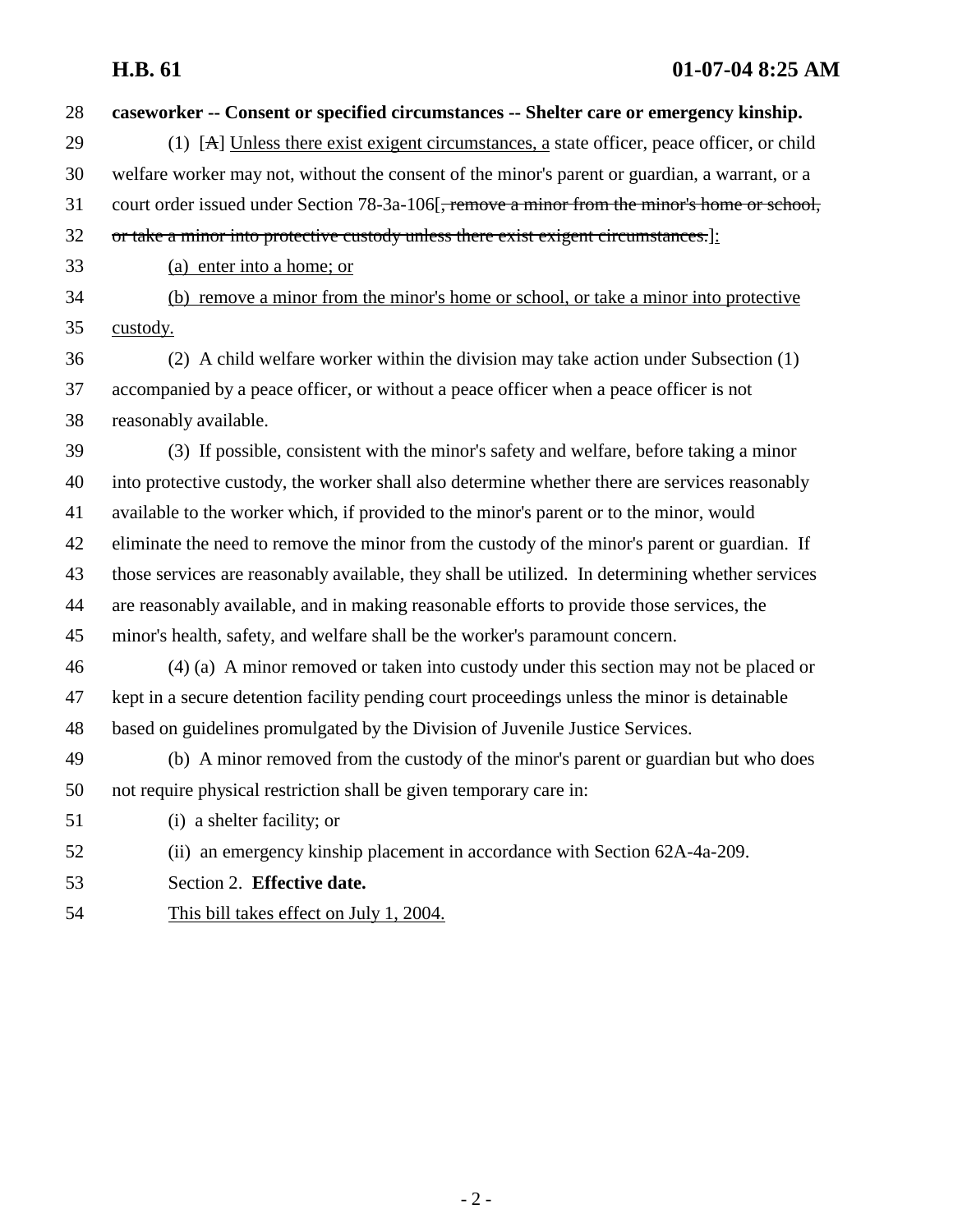-

## **Legislative Review Note as of 12-2-03 2:26 PM**

A limited legal review of this legislation raises no obvious constitutional or statutory concerns.

**Office of Legislative Research and General Counsel**